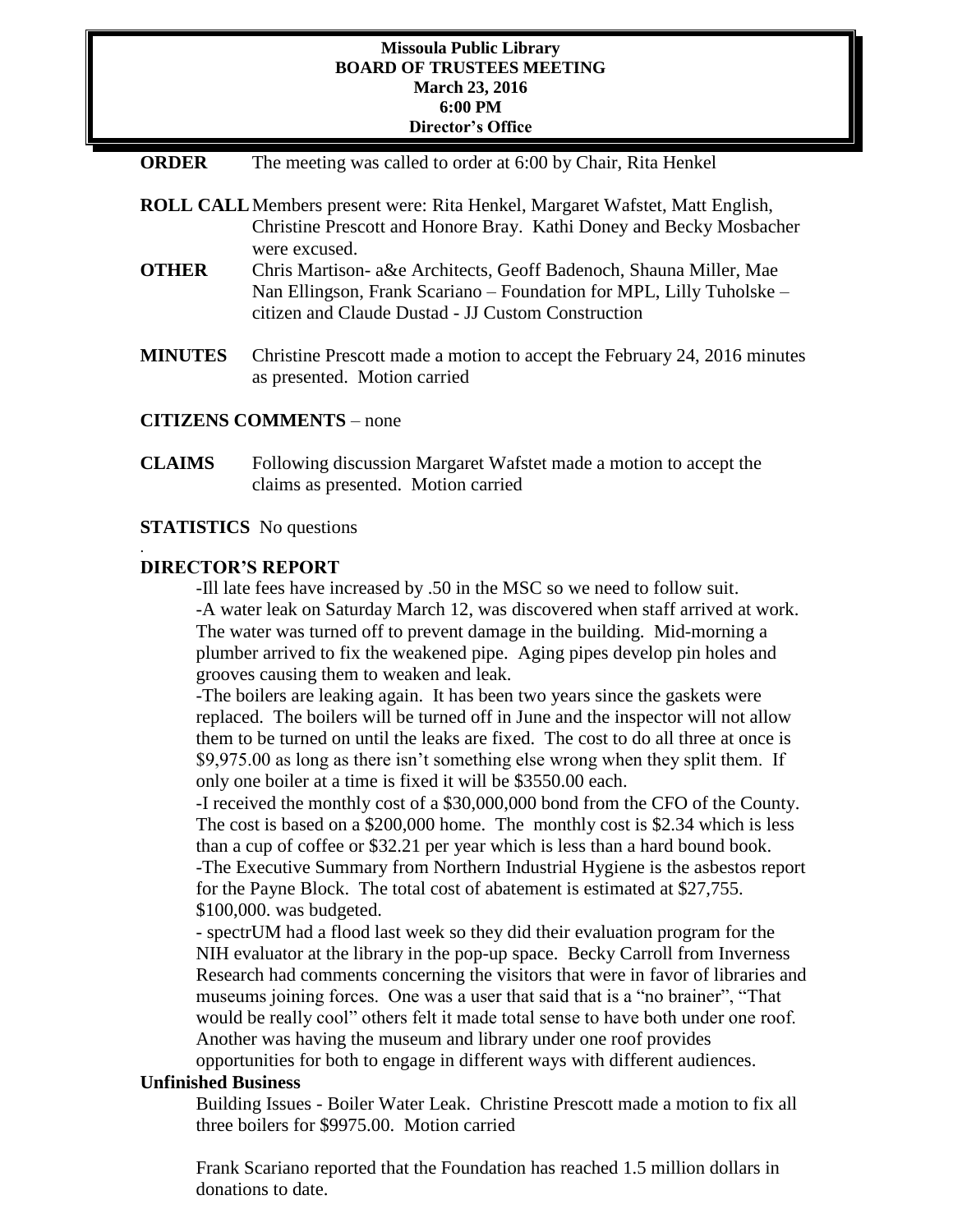Estimate from Anderson Construction on New Library Costs –Discussion took place between the Trustees, Architect, and members of the Foundation for MPL. The difference in building costs from 6 years ago are attributed to inflation, rent, licenses and 80+ parking spaces that were not included in the first plan. Parking was added due to citizen comments collected at focus groups and comment cards. Members of the Foundation for MPL and the Trustees discussed the importance of staying true to the vision and all the work that the Partners have completed thus far while considering the responsibility to the taxpayers. The trustees will stand firm to a construction cost of up to 40 million dollars, with the Foundation raising 10 million dollars and asking the taxpayers for up to 30 million dollars.

Rita Henkel made a motion to adopt the following resolution asking the Board of County Commissioners to adopt a resolution to issue bonds up to \$30 million. This resolution will replace the resolution crafted at the February 24, meeting. Motion carried.

#### **Resolution Requesting that the Board of County Commissioners of Missoula County, Montana Approve Calling for a Bond Election**

WHEREAS, for over five years, the Board of Trustees of the Missoula Public Library (the "Board") has been working toward design and construction of a new 21st century public library, interactive learning center and museum complex (the "Project") at an estimated cost of \$40 million; and

WHEREAS, it is proposed that up to \$30 million of the costs of the Project be financed with proceeds of general obligation bonds and the remaining \$10 million in Project costs be financed with private donations raised in a capital campaign; and

WHEREAS, the Missoula Public Library is a city-county library established pursuant to and in accordance with Title 22, Chapter 1, Part 3, Montana Code Annotated ( "M.C.A.") (the "Act") and an interlocal agreement by and between the City of Missoula, Montana and Missoula County, Montana (the "County"); and

WHEREAS, a county is authorized pursuant to Section 7-7-2203, M.C.A., to issue general obligation bonds pledging the general credit of the county for the purposes described in the Act upon approval of the electorate of the county, provided that such indebtedness and all other indebtedness of the county does not exceed exceeds 2.5% of the total assessed value of taxable property within the county as ascertained by the last assessment for state and county taxes; and

WHEREAS, a board of county commissioners is authorized pursuant to Section 7-7- 2223, M.C.A., to call a bond election by adopting a resolution to that effect; and

WHEREAS, the Board desires that the Board of County Commissioners of the County ("BCC") call a bond election on the question of issuing general obligation bonds of the County to finance a portion of the costs of the Project.

NOW, THEREFORE, BE IT RESOLVED BY THE BOARD AS FOLLOWS:

1. The Board, by this resolution, hereby requests that the BCC agree to place the question of issuing general obligation bonds of the County to finance a portion of the costs of the Project on the ballot for the general election to be held November 8, 2016.